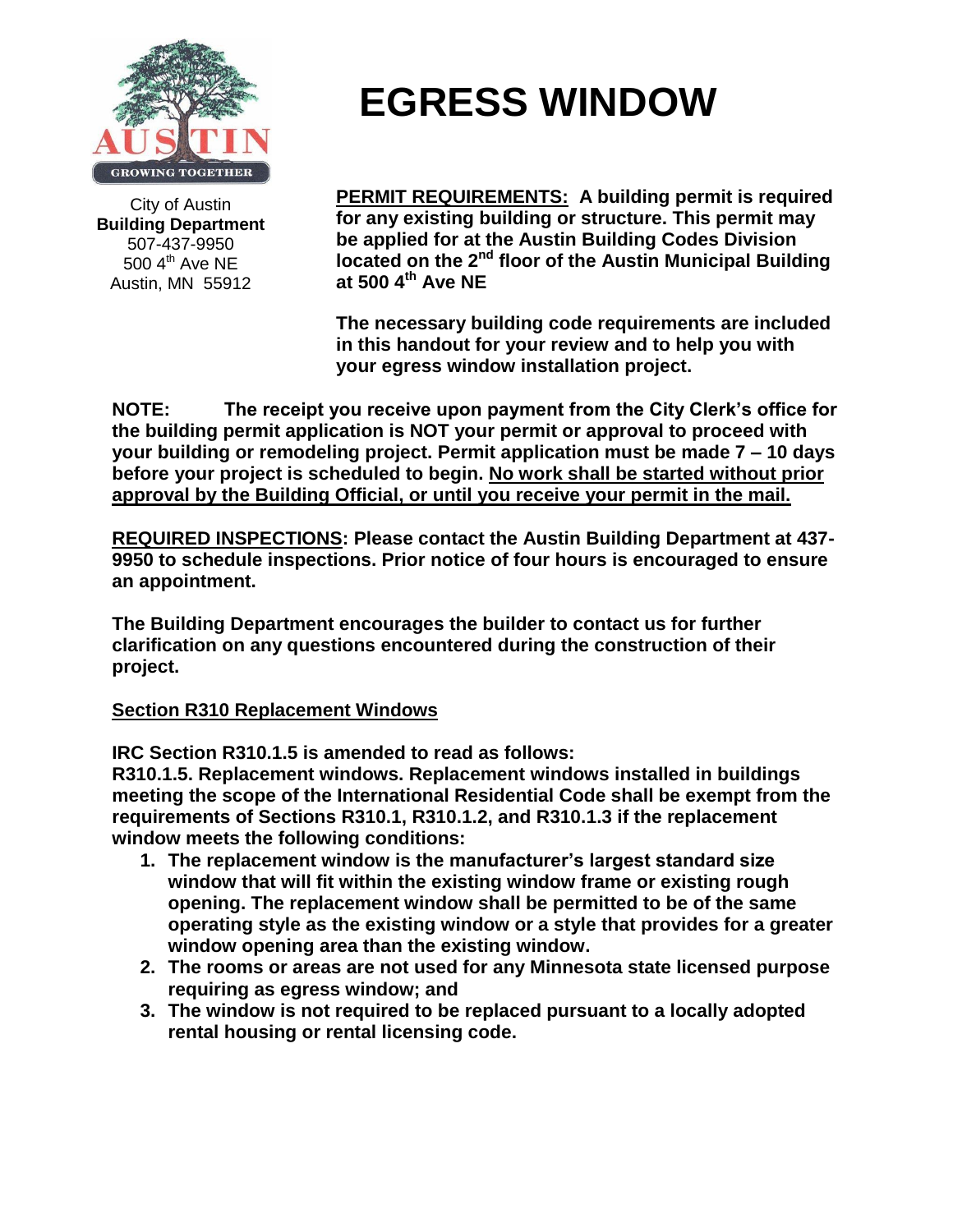

**The minimum net clear opening width shall be 20 inches.** 

**The minimum net clear opening height shall be 24 inches.**

**All emergency escape and rescue openings shall have a minimum net clear opening of 5.7 square feet.**

**Exception: Grade floor openings shall have a minimum net clear opening of 5 square feet. Grade floor opening is a window or other opening located such that the sill height of the opening is not more than 44 inches above or below the finished ground level adjacent to the opening. IRC R310.1.1**

**When openings are provided as means of escape and rescue, they shall not have a sill height of not more than 44 inches above the floor. IRC R310.1**